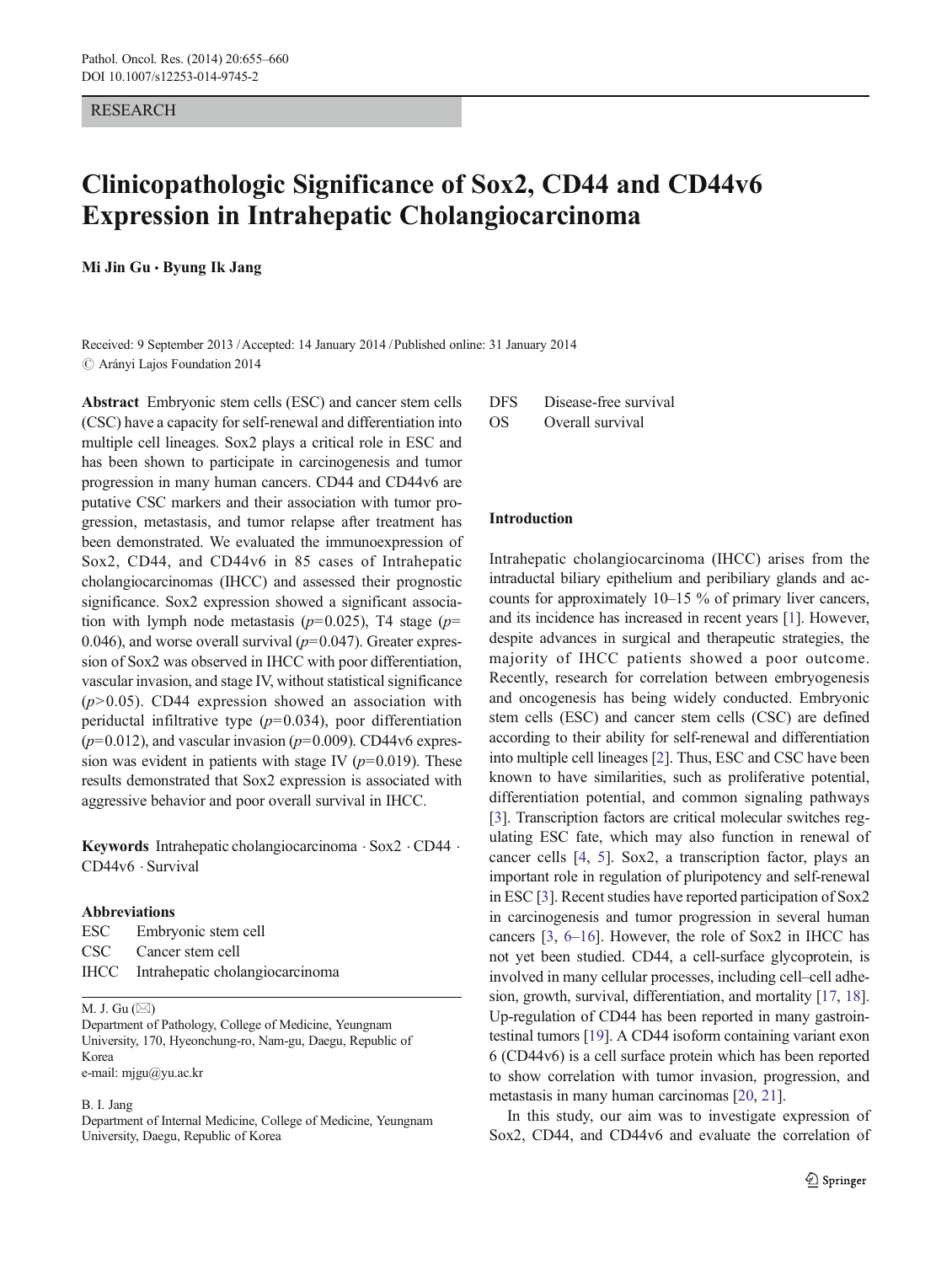<span id="page-1-0"></span>their expression with prognostic factors and clinicopathological parameters.

## Materials and Methods

## Patients and Clinicopathologic Factors

Data were obtained on 85 consecutive patients who underwent resection at Yeungnam University Hospital from July 1988 to June 2012. Clinicopathologic parameters, including age, gender, tumor size, differentiation, presence of vascular invasion, presence of lymph node (LN) metastasis, pathologic tumor stage, stage, disease-free survival (DFS), and overall survival (OS) were evaluated by review of medical records and pathologic reports. Overall patients' survival was defined as the time from surgical resection to death of patients or patients' last follow-up. Follow-up lasted through June 2012 (range 0–180 months, mean 24.98 months). The study was approved by the Human Ethics Review Board of our hospital (YUH13-0424-O54).

Fig. 1 Immunohistochemical staining results. Sox2-a, b; a diffuse nuclear expression, b no expression. CD44-c, d; c diffuse membranous expression, d no expression. CD44v6-e, f; e diffuse membranous expression, f no expression

Tissue Microarray Construction

Five tissue microarray (TMA) blocks were made with 83 cases; three 2 mm cores were obtained from the most representative tumor area of each case and arrayed in a new recipient block. For the other two cases, full-face sections from ordinary tissue blocks were used. Normal liver, gastric cancer and breast cancer tissues were used as controls.

Immunohistochemistry

After deparaffinization and rehydration, 4 μm sections were immunostained for Sox2 (1:60, clone SP76, rabbit monoclonal antibody, Cell Marque, USA), CD44 (1:100, clone MRQ-13, mouse monoclonal antibody, Cell marque, USA), and CD44v6 (1:500, clone VFF-18, mouse monoclonal, Abcam®, UK). Staining was performed on the Ventana BenchMark® platform automated slide stainer (Ventana Medical Systems, Tucson, AZ, USA) using the onboard heat-induced epitope retrieval method in high pH CC1 buffer (99 °C, 1 h). The antibodies were incubated at 37 °C for 60 min (Sox2), 32 min (CD44), and 20 min (CD44v6). The

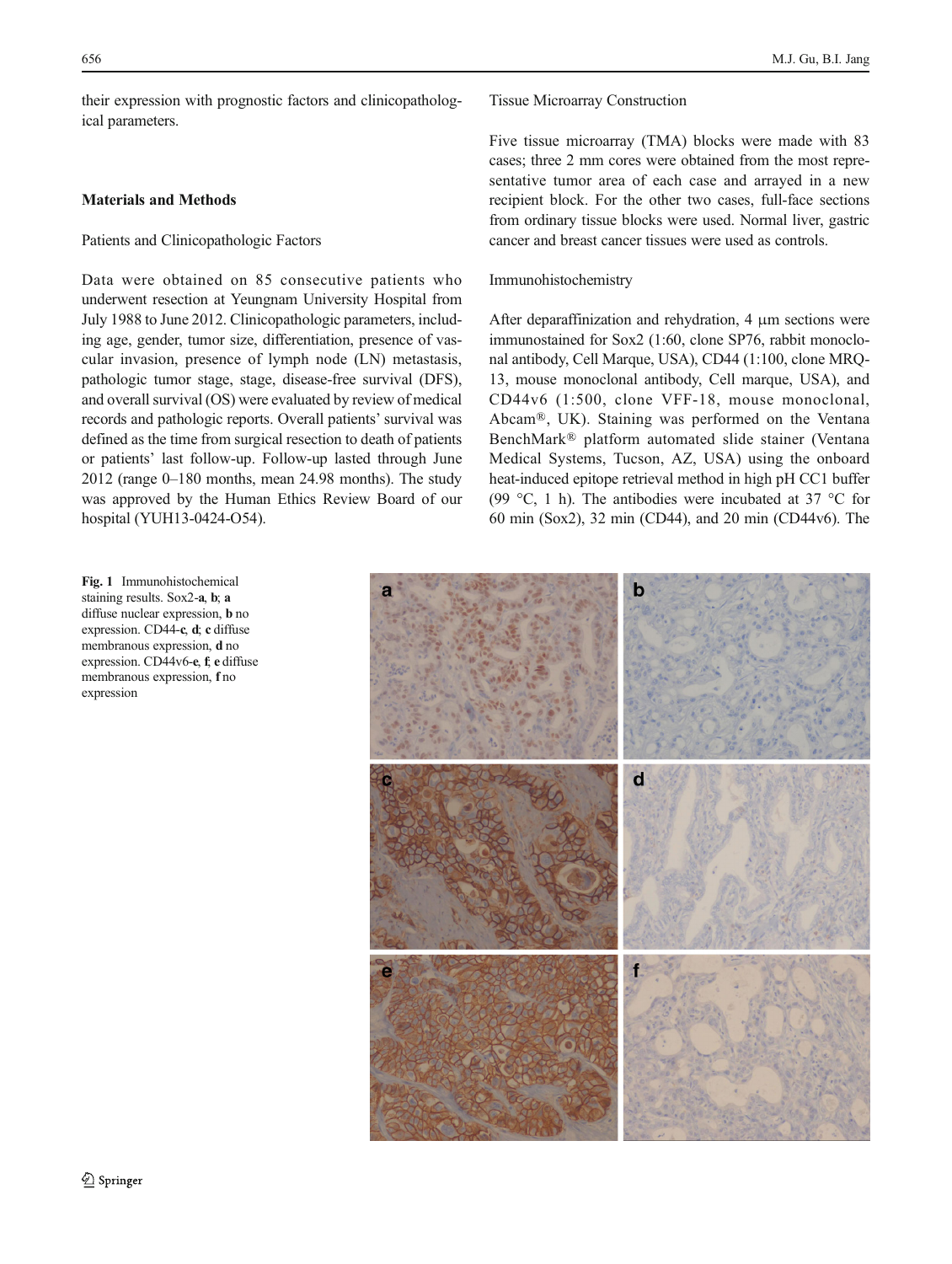<span id="page-2-0"></span>staining was visualized using the UltraView™ DAB detection Kit (Automated BenchMark®, Ventana), which included a hydrogen peroxide substrate and 3,3′-diaminobenzidine chromogen solution. According to the definition of positive staining in previous reports, when more than 10 % of tumor cells showed staining in the nucleus (Sox2) and in the membrane (CD44 and CD44v6), we considered expression [\[10](#page-4-0), [18\]](#page-4-0). If staining was heterogeneous, scoring was based on the predominant staining intensity.

### Statistical Analysis

SPSS version 19.0 (SPSS Inc., Chicago, IL, USA) was used in performance of statistical comparisons. Pearson's Chi-square test and Fisher's exact test were performed in order to examine associations between clinicopathological parameters and expression. DFS and OS were calculated using the Kaplan– Meier method. The Cox proportional Hazard Model was used for evaluation of the association between clinicopathological parameters and survival. We obtained the hazard ratio (HR) and associated 95 % confidence interval (CI) for each factor. A p-value <0.05 was considered statistically significant.

# Results

## Clinicopathologic Characteristics

Fifty three male and 32 female patients with a median age of 60.5 years (range 39–76 years) were included in this study. Regarding histologic subtypes, there were 66 well/moderately differentiated adenocarcinomas (77.6 %) and 19 poorly

Table 1 Comparison between Sox2, CD44, CD44v6 expression and clinicopathological parameters

| Factors                  | Sox2 expression |               | $\boldsymbol{p}$ | CD44 expression |                 | $\boldsymbol{p}$ | CD44v6 expression     |             | $\boldsymbol{P}$ |
|--------------------------|-----------------|---------------|------------------|-----------------|-----------------|------------------|-----------------------|-------------|------------------|
|                          | Negative        | Positive      |                  | Negative        | Positive        |                  | Negative              | Positive    |                  |
| Size                     |                 |               | 0.614            |                 |                 | 0.103            |                       |             | 0.724            |
| $<$ 5 cm                 | 33 (84.6 %)     | $6(15.4\%)$   |                  | 33 (84.6 %)     | $6(15.4\%)$     |                  | 31 $(86.1\%)$         | $5(13.9\%)$ |                  |
| $\geq$ 5 cm              | 37 (80.4 %)     | $9(19.6\%)$   |                  | 32 (69.6 $\%$ ) | 14 (30.4 $\%$ ) |                  | 41 (91.1 %)           | 4 (8.9 %)   |                  |
| Gross type               |                 |               | 1.000            |                 |                 | 0.034            |                       |             | 0.118            |
| Mass forming             | 58 (81.7 %)     | 13 $(18.3\%)$ |                  | 54 (76.1 %)     | $17(23.9\%)$    |                  | 62 (89.9 %)           | $7(10.1\%)$ |                  |
| Periductal infiltrate    | 4 (80.0 %)      | $1(20.0\%)$   |                  | 2 (40.0 %)      | 3 (60.0 %)      |                  | 3 (60.0 %)            | 2 (40.0 %)  |                  |
| Intraductal              | 8(88.9%)        | $1(11.1\%)$   |                  | $9(100\%)$      | $0(0\%)$        |                  | $7(100\%)$            | $0(0\%)$    |                  |
| Differentiation          |                 |               | 0.076            |                 |                 | 0.012            |                       |             | 1.000            |
| Well/moderate            | 57 (86.4 %)     | $9(13.6\%)$   |                  | 55 (83.3 %)     | 11 $(16.7 \%)$  |                  | 55 (88.7 %)           | $7(11.3\%)$ |                  |
| Poor                     | 13 $(68.4\%)$   | $6(31.6\%)$   |                  | 10 $(52.6\%)$   | $9(47.4\%)$     |                  | 17 $(89.5\%)$         | $2(10.5\%)$ |                  |
| Vascular invasion        |                 |               | 0.053            |                 |                 | 0.009            |                       |             | 1.000            |
| Present                  | 43 (76.8 %)     | 13 (23.2 %)   |                  | 38 (67.9 %)     | 18 (32.1 %)     |                  | 24 (88.9 %)           | $3(11.1\%)$ |                  |
| Absent                   | $27(93.1\%)$    | $2(6.9\%)$    |                  | $27(93.1\%)$    | $2(6.9\%)$      |                  | 48 (88.9 %)           | $6(11.1\%)$ |                  |
| Perineural invasion      |                 |               | 0.482            |                 |                 | 0.489            |                       |             | 0.485            |
| Present                  | 35 (79.5 %)     | $9(20.5\%)$   |                  | 35 (79.5 %)     | $9(20.5\%)$     |                  | 36 (85.7 %)           | $6(14.3\%)$ |                  |
| Absent                   | 35 (85.4 %)     | $6(14.6\%)$   |                  | 30 $(73.2\%$    | 11 $(26.8\%)$   |                  | 36 $(92.3\%)$         | $3(7.7\%)$  |                  |
| Tumor stage <sup>a</sup> |                 |               | 0.046            |                 |                 | 0.078            |                       |             | 0.557            |
| pT1                      | 18 (90.0 %)     | $2(10.0\%)$   |                  | 19 $(95.0\%$    | 1 $(5.0\%$      |                  | 18 (94.7 %)           | $1(5.3\%)$  |                  |
| pT2                      | 42 (80.8 %)     | $10(19.2\%)$  |                  | $37(71.2\%)$    | 15 (28.8 %)     |                  | 44 (88.0 %)           | $6(12.0\%)$ |                  |
| pT3                      | 10 (90.9 $%$ )  | $1(9.1\%)$    |                  | $7(63.6\%)$     | 4 (36.4 $\%$ )  |                  | $8(80.0\%)$           | $2(20.0\%)$ |                  |
| pT4                      | $0(0\%)$        | $2(100\%)$    |                  | $2(100\%)$      | $0(0\%)$        |                  | $2(100\%)$            | $0(0\%)$    |                  |
| Lymph node metastasis    |                 |               | 0.025            |                 |                 | 0.802            |                       |             | 0.728            |
| Present                  | $29(72.5\%)$    | 11 $(27.5\%)$ |                  | 30 $(75.0\%)$   | 10 $(25.0\%$    |                  | 33 (86.8 %)           | $5(13.2\%)$ |                  |
| Absent                   | 41 $(91.1\%)$   | 4 $(8.9\%$    |                  | 35 (77.8 %)     | 10 $(22.2\%)$   |                  | 39 (90.7 %)           | 4 $(9.3\%$  |                  |
| Stageb                   |                 |               | 0.058            |                 |                 | 0.070            |                       |             | 0.019            |
| I                        | 18 $(94.7\%)$   | $1(5.3\%)$    |                  | 18 $(94.7\%)$   | $1(5.3\%)$      |                  | 18 $(100\frac{9}{0})$ | $0(0\%)$    |                  |
| $\mathbf{I}$             | 19 $(86.4\%)$   | $3(13.6\%)$   |                  | 14 (63.6 $\%$ ) | $8(36.4\%)$     |                  | 18 (85.7 %)           | $3(14.3\%)$ |                  |
| III                      | $27(81.8\%)$    | $6(18.2\%)$   |                  | 26 (78.8 %)     | $7(21.2\%)$     |                  | 29 (93.5 %)           | $2(6.5\%)$  |                  |
| IV                       | $6(54.5\%)$     | $5(45.5\%)$   |                  | $7(63.6\%)$     | 4 (36.4 $\%$ )  |                  | $7(63.6\%)$           | $4(36.4\%)$ |                  |

a,b Pathologic tumor stages and stage according to the AJCC Staging System, 7th edition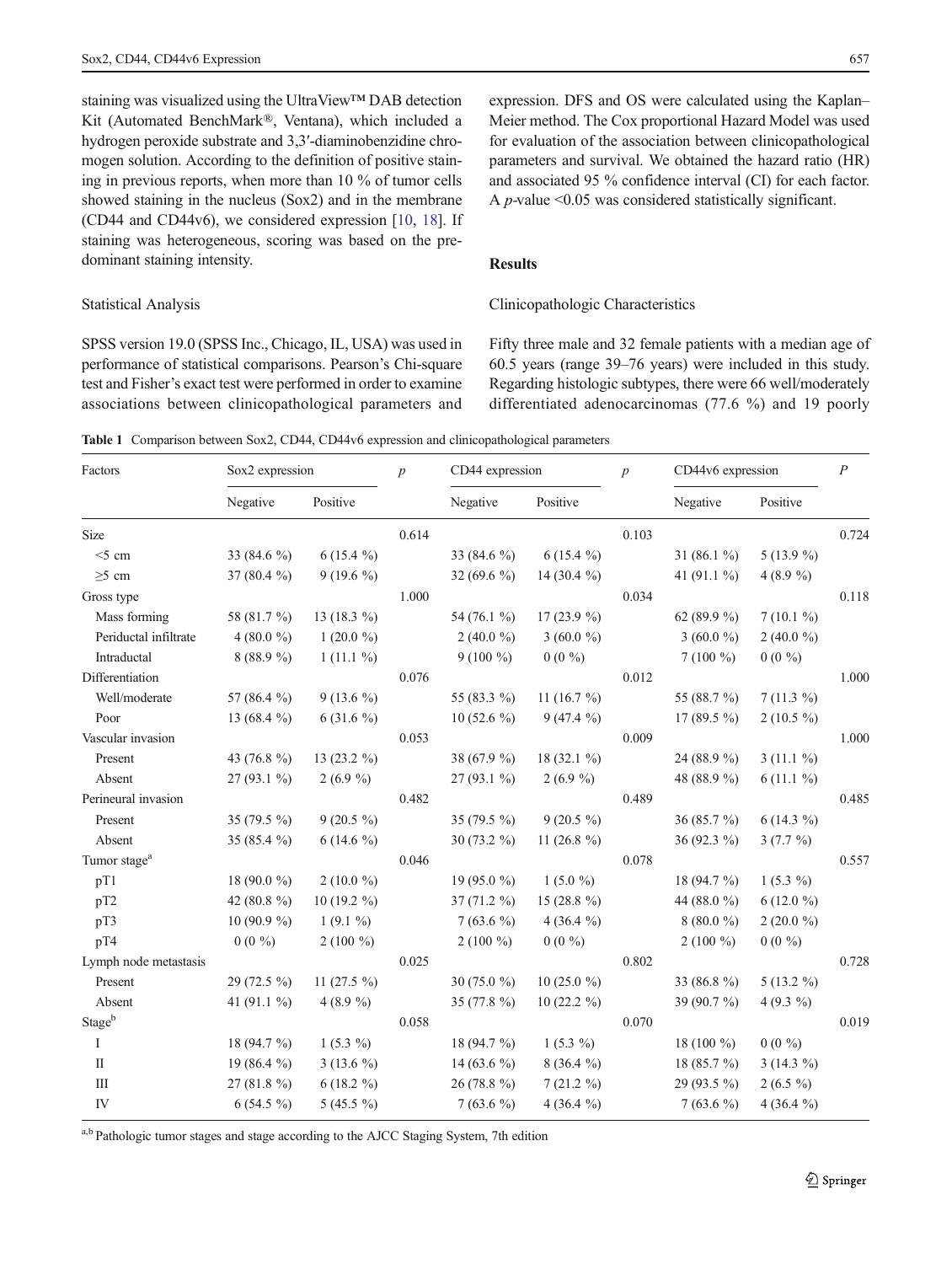differentiated adenocarcinomas (22.4 %). Fifty six (65.9 %) patients had tumors with vascular invasion. Neural invasion was observed in 44 patients (51.8 %). Resection margin involvement by cancer was observed in 33 patients  $(38.8 \%)$ . Forty  $(47.1 \%)$  patients showed metastasis in regional lymph nodes. Regarding pathologic tumor (T) stage, T1 was 20 (23.5 %) patients, T2 was 52 (61.2 %) patients, T3 was 11 (12.9 %) patients, and T4 was 2 (2.4 %) patients. Regarding stage, 19 (22.4 %) patients were stage I, 22 patients (25.9 %) were stage II, 33 patients (38.8 %) were stage III, and 11 patients (12.9 %) were stage IV.

# Correlation Between Sox2, CD44, and CD44v6 Expression and Clinicopathologic Factors

A summary of the relationships between clinicopathological parameters and Sox2, CD44, and CD44v6 expression is shown in Fig. [1](#page-1-0) and Table [1.](#page-2-0) Sox2 expression was observed in 15 cases (17.6 %) and was evident in patients with poor OS  $(p=0.047)$ , not DFS  $(p=0.113)$  (Fig. 2). There was significant expression of Sox2 with LN metastasis  $(p=0.025)$  and advancing T stage  $(p=0.046)$ . Greater expression of Sox2 was observed in poorly differentiated IHCC, compared with well and moderately differentiated, but without statistical significance  $(p=0.076)$ . Sox2 expression was observed more often in IHCC with vascular invasion  $(p=0.053)$  and advancing stage  $(p=0.058)$ , without statistical significance.



Fig. 2 Cumulative overall survival curves regarding Sox2 expression. Intrahepatic cholangiocarcinoma with Sox2 expression showed a worse overall survival compare to no expression

CD44 expression was absent in the normal bile duct epithelium and hepatocytes and was observed in 20 cases (23.5 %) of IHCC. CD44 expression was evident in IHCC with periductal infiltrative type  $(p=0.034)$ , poor differentiation ( $p=0.012$ ), and vascular invasion ( $p=0.009$ ).

Among the 85 cases, in four cases there was no sufficient tissue for interpretation of CD44v6 expression, then these were excluded. CD44v6 expression was observed in nine cases (11.1 %) and was evident in stage IV IHCC ( $p=$ 0.019). CD44 and CD44v6 expression did not show association with OS and DFS. No correlation was observed between Sox2, CD44, and CD44v6. In multivariate analysis, lymph node metastasis was an independent prognostic factor for OS  $(p=0.003, 95 \% \text{ CI } 2.472, 1.370-4.459)$ , but not DFS  $(p=$ 0.092, 95 % CI 1.748, 0.912–3.350).

## Discussion

Embryonic stem cells and CSCs have the properties of selfrenewal and differentiation and are resistant to chemotherapy and radiotherapy [\[6](#page-4-0)]. Sox2 is an important transcription factor for maintenance of embryonic stem cell pluripotency and selfrenewal and plays a key role during organogenesis and in embryonic development [[2](#page-4-0)]. Sox2 is expressed in various phases of embryonic development and its expression has been studied in many human cancers, including breast, lung, colon, and nasopharyngeal carcinoma, hepatocellular carcinoma, and glioma, and was generally reported to show an association with aggressive behavior or poor prognosis  $[3, 6-8, 11, 12]$  $[3, 6-8, 11, 12]$  $[3, 6-8, 11, 12]$  $[3, 6-8, 11, 12]$  $[3, 6-8, 11, 12]$  $[3, 6-8, 11, 12]$  $[3, 6-8, 11, 12]$  $[3, 6-8, 11, 12]$  $[3, 6-8, 11, 12]$ . Therefore, we investigated the clinicopathological significance of Sox2 expression in IHCC. To the best of our knowledge, this study is the first report on Sox2 expression with its clinicopathological significance in IHCC.

Greater expression of Sox2 was observed in basalphenotype breast cancer and showed an association with metastatic potential [[9,](#page-4-0) [10](#page-4-0)]. In colon cancer, Sox2 was highly expressed in tumors with lymph node metastasis and distant spread [\[8](#page-4-0), [11](#page-4-0)]. In hepatocellular carcinoma, Sox2 expression showed correlation with metastasis and poor survival [[12](#page-4-0), [22\]](#page-5-0). In bladder cancer, greater expression of Sox2 was observed in tumors with large size, high nuclear grade, and high Ki-67 labeling index [\[2\]](#page-4-0). However, the prognostic value of Sox2 expression was controversial, depending on the type of cancers and researchers. In non-small cell lung cancers, some researchers demonstrated an association of Sox2 expression with better outcome [\[7,](#page-4-0) [14](#page-4-0)]. In lung squamous cell carcinoma, Sox2 expression showed an association with carcinogenesis and a lack of differentiation, however, its expression showed an association with better overall survival [\[7\]](#page-4-0). In gastric cancer, Sox2 overexpression inhibited tumor cell growth through cell-cycle arrest and apoptosis [\[15](#page-4-0)]. In contrast, Matsuoka et al. [[16](#page-4-0)] reported significant correlation of Sox2 positive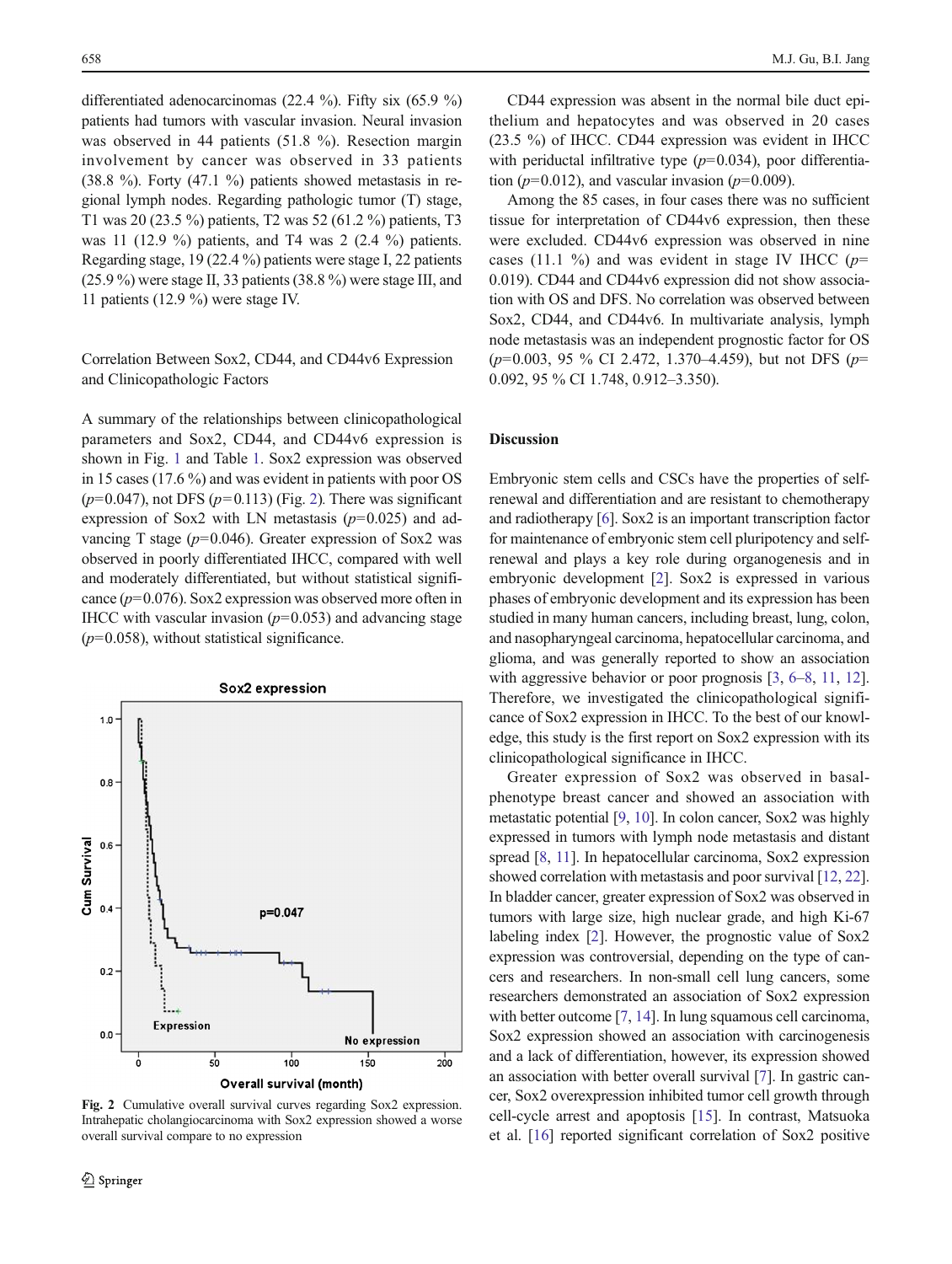<span id="page-4-0"></span>tumors with worse survival than Sox2 negative tumors. In this study, Sox2 expression showed correlation with worse overall survival and was evident in aggressive clinicopathological parameters, such as LN metastasis and pT4 stage. Although there was no statistical significance, greater expression of Sox2 was observed in IHCC with poor differentiation, vascular invasion, and advanced stage. Results of our study suggest that Sox2 expression is associated with aggressive behavior and poor survival in IHCC.

CD44 expression rate was reported as 18 % to 49 % in IHCC [17, [23\]](#page-5-0). Nanashima et al. [17] reported that CD44 expression was observed in 18 % (7/38) and showed significant association with periductal infiltrative growth; this finding is consistent with our result. Pongcharoen et al. [[23\]](#page-5-0) reported that greater CD44 expression was observed in an invasive front and showed correlation with poor differentiation and mass-forming type. This difference was the result of classification of tumor growth type. Pongcharoen et al. classified just two types, mass-forming and intraductal type without periductal infiltrative type. Although no statistical significance was observed between CD44 expression and stage, CD44 expression was increased in advancing stage.

Correlation between CD44v6 and clinicopathological parameters has been shown to be diverse according to expression or loss of expression in various human cancers. In colorectal and gastric cancers, lack of CD44v6 expression showed an association with poor prognostic factors, such as early recurrence, lymph node metastasis, or worse survival [[20,](#page-5-0) [24](#page-5-0)–[26](#page-5-0)]. However, in adenocarcinoma of lung, CD44v6 expression showed correlation with lymph node metastasis and tumor size [[27\]](#page-5-0). In cholangiocarcinoma, including intrahepatic and extrahepatic CC, CD44v6 has been shown not to be related to tumor progression [[28\]](#page-5-0). In this study, CD44v6 expression only showed correlation with advancing stage. There was no correlation with other clinicopathologic parameters.

In conclusion, Sox2 expression showed correlation with aggressive clinicopathologic behavior, such as lymph node metastasis, pT4, and poor overall survival; however, it was not an independent prognostic factor. CD44 expression showed an association with periductal infiltrative type, poor differentiation, and vascular invasion, but not with survival. CD44v6 expression only showed correlation with advancing stage. Lymph node metastasis was an independent prognostic factor in multivariate analysis. These results demonstrated that Sox2 expression is associated with aggressive behavior and poor overall survival in IHCC.

Acknowledgement We thank Eun Hwa Lee for valuable technical assistance.

Conflict of Interest The authors declare that they have no conflict of interest.

Author Contribution Study design, analysis, and interpretation: Mi Jin Gu.

Acquisition of data: Byung Ik Jang. Manuscript drafted by: Mi Jin Gu and Byung Ik Jang.

#### References

- 1. Zhang C, Bai DS, Huang XY et al (2013) Prognostic significance of Capn4 overexpression in intrahepatic cholangiocarcinoma. PLoS One 8:e54619
- 2. Ruan J, Wei B, Xu Z et al (2013) Predictive value of Sox2 expression in transurethral resection specimens in patients with T1 bladder cancer. Med Oncol 30:445. doi:[10.1007/s12032-012-0445-z](http://dx.doi.org/10.1007/s12032-012-0445-z)
- 3. Guo Y, Liu S, Wang P et al (2011) Expression profile of embryonic stem cell-associated genes Oct4, Sox2 and Nanog in human gliomas. Histopathology 59:763–775
- 4. Ling GQ, Chen DB, Wang BQ et al (2012) Expression of the pluripotency markers Oct3/4, Nanog and Sox2 in human breast cancer cell lines. Oncol Lett 4:1264–1268
- 5. Ben-Porath I, Thomson MW, Carey VJ et al (2008) An embryonic stem cell-like gene expression signature in poorly differentiated aggressive human tumors. Nat Genet 40:499–507
- 6. Kitamura H, Torigoe T, Hirohashi Yet al (2013) Prognostic impact of the expression of ALDH1 and SOX2 in urothelial cancer of the upper urinary tract. Mod Pathol 26:117–124
- 7. Brcic L, Sherer CK, Shuai Y et al (2012) Morphologic and clinicopathologic features of lung squamous cell carcinomas expressing Sox2. Am J Clin Pathol 138:712–718
- 8. Neumann J, Bahr F, Horst D et al (2011) SOX2 expression correlates with lymph-node metastases and distant spread in right-sided colon cancer. BMC Cancer 11:518. doi:[10.1186/1471-2407-11-518](http://dx.doi.org/10.1186/1471-2407-11-518)
- 9. Lengerke C, Fehm T, Kurth R et al (2011) Expression of the embryonic stem cell marker SOX2 in early-stage breast carcinoma. BMC Cancer 11:42. doi:[10.1186/1471-2407-11-42](http://dx.doi.org/10.1186/1471-2407-11-42)
- 10. Rodriguez-Pinilla SM, Sarrio D, Moreno-Bueno G et al (2007) Sox2: a possible driver of the basal-like phenotype in sporadic breast cancer. Mod Pathol 20:474–481
- 11. Han X, Fang X, Lou X et al (2012) Silencing SOX2 induced mesenchymal-epithelial transition and its expression predicts liver and lymph node metastasis of CRC patients. PLoS One 7:e41335
- 12. Huang P, Qiu J, Li B et al (2011) Role of Sox2 and Oct4 in predicting survival of hepatocellular carcinoma patients after hepatectomy. Clin Biochem 44:582–589
- 13. Wilbertz T, Wagner P, Petersen K et al (2011) SOX2 gene amplification and protein overexpression are associated with better outcome in squamous cell lung cancer. Mod Pathol 24:944–953
- 14. Velcheti V, Schalper K, Yao X et al (2013) High SOX2 levels predict better outcome in non-small cell lung carcinomas. PLoS One 8: e61427
- 15. Otsubo T, Akiyama Y, Yanagihara K et al (2008) SOX2 is frequently downregulated in gastric cancers and inhibits cell growth through cell-cycle arrest and apoptosis. Br J Cancer 98:824–831
- 16. Matsuoka J, Yashiro M, Sakurai K et al (2012) Role of the stemness factors sox2, oct3/4, and nanog in gastric carcinoma. J Surg Res 174: 130–135
- 17. Nanashima A, Hatachi G, Tsuchiya T et al (2013) Clinical significances of cancer stem cells markers in patients with intrahepatic cholangiocarcinoma who underwent hepatectomy. Anticancer Res 33:2107–2114
- 18. Wakamatsu Y, Sakamoto N, Oo HZ et al (2012) Expression of cancer stem cell markers ALDH1, CD44 and CD133 in primary tumor and lymph node metastasis of gastric cancer. Pathol Int 62:112–119